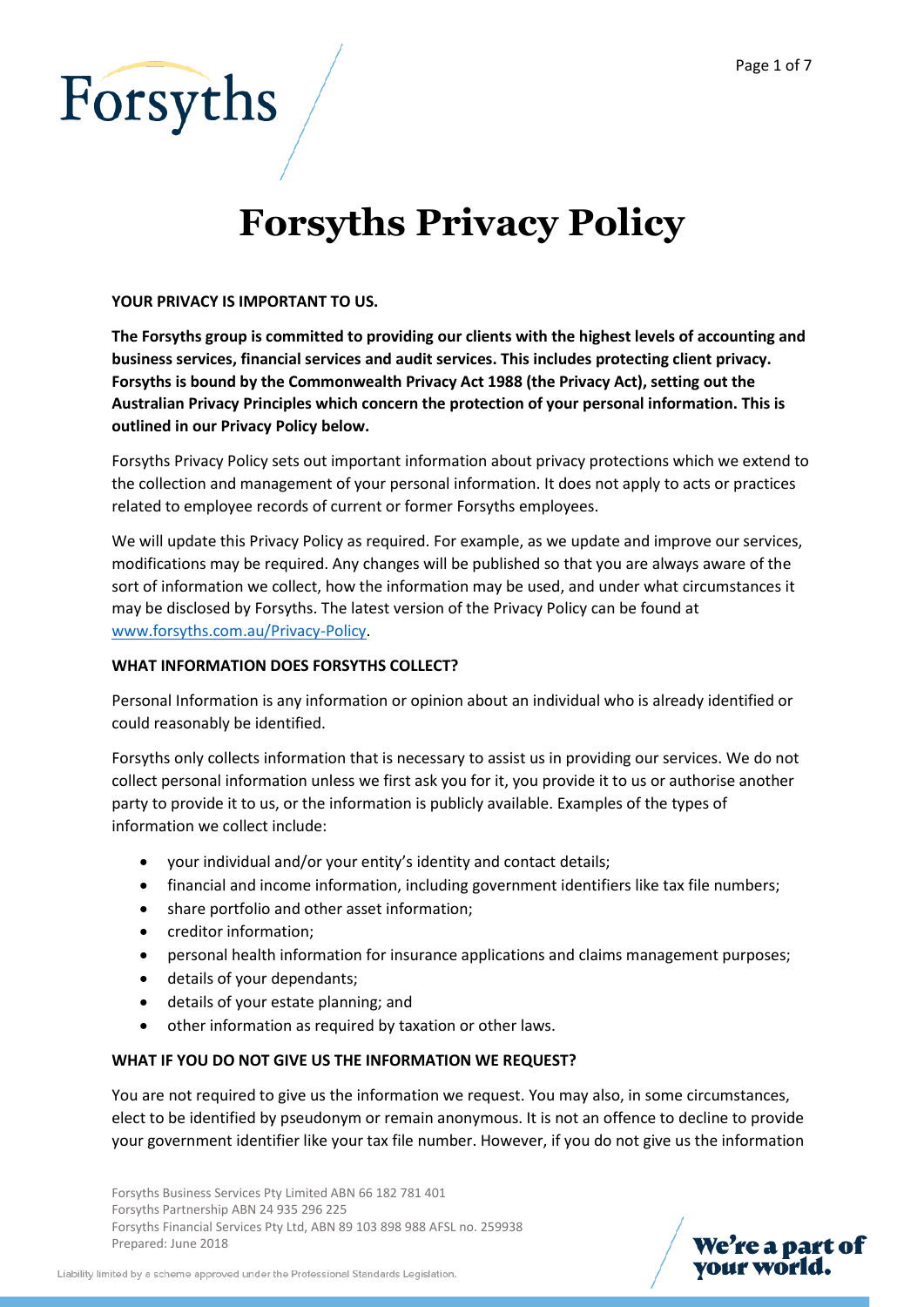that we ask you for, or wish to use a pseudonym or remain anonymous, or you provide us with incomplete or inaccurate information, this may adversely impact our ability to provide our services to you, for example:

- Forsyths advice may be inaccurate or incomplete;
- Forsyths may be unable to provide certain services to the individual or entity concerned;
- The provision of (some of) Forsyths services to the individual may be delayed; and/or
- In certain circumstances failure to provide some information may result in documents being submitted to the ATO, ASIC or other statutory bodies late, or not being able to be submitted at all, possibly incurring penalties.

# **WHAT ABOUT UNSOLICITED INFORMATION?**

If we receive personal information that we did not request, or you did not authorise us to receive, we must determine if this is information we could reasonably have requested from you. If it is not, then we are obliged to destroy the information or ensure it is de-identified (so you cannot be identified from it) as soon as practicable. If we decide that the information is something we could have collected, we are obliged to keep this in the same manner as if you had provided it to us yourself.

# **HOW DOES FORSYTHS COLLECT INFORMATION?**

Forsyths collects information about you (individuals and entities) in a number of different ways including:

- from you, when you engage our firm so that we may provide you with financial planning / tax consulting / training / business services / audit / information technology / business recovery and insolvency / human resources / corporate secretarial services;
- from external sources, with prior consent from you, including Australian Security and Investments Commission (ASIC), Fund Managers, Australian Taxation Office (ATO). We ensure that external sources are permitted under the Australian Privacy Principles to disclose the information to us, or have received prior consent from you to release the information to us.
- You may provide this consent when we are appointed by you, in writing, as your:
	- o tax agent;
	- o financial planner;
	- o registered office for a company;
	- o company liquidator; or
	- o agent for other purposes (for example power of attorney).
- when you make contact with us to enquire about our services;
- when you e-mail us:
	- o we will use your e-mail address for the purpose for which you provided it and to raise awareness about recent developments that may be of relevance or interest;
	- o your e-mail address will not be added to a commercially available mailing list; and
	- o we will not disclose it without your consent.
- Other personal information:
	- o will be collected by us by lawful and fair means;
	- o will be used for a lawful purpose;

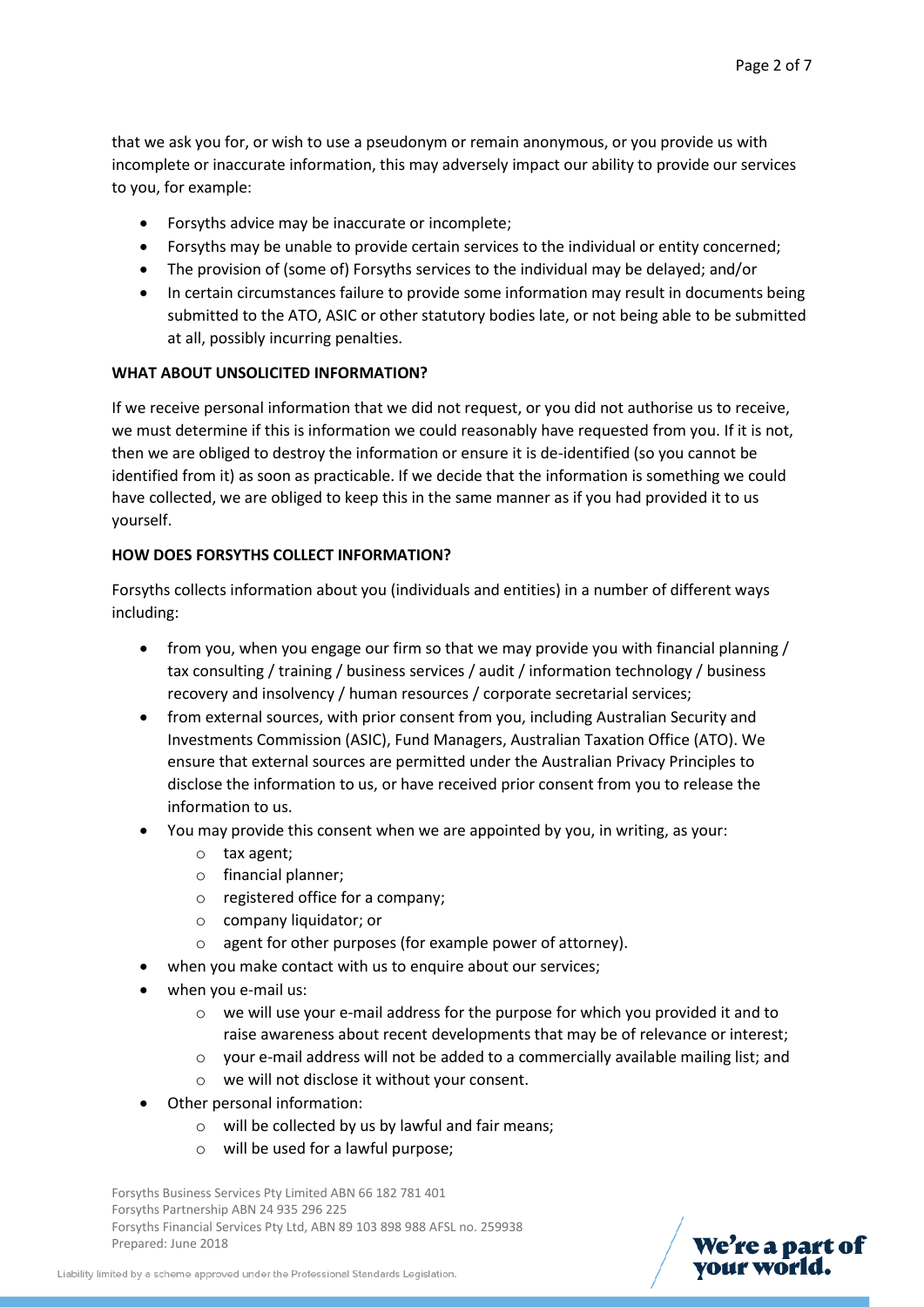o will be collected by us with your consent;

and

- o will be collected for a clear and explicit purpose; and
- o will be collected in accordance with the Australian Privacy Principles.

#### **WHY DOES FORSYTHS COLLECT YOUR INFORMATION AND HOW DO WE USE IT?**

We will only collect and use your personal information to provide you with a specific service such as:

- government body and regulator reporting requirements (under taxation, personal assistance or superannuation law);
- managing your financial portfolio;
- provide other services you require;
- administer and manage those services, including charging, billing and collecting debts;
- inform you of ways the services provided to you could be improved;
- advising events, business opportunities and service provision available to clients;
- providing you with news and information relevant to you;
- research and develop our services; and
- maintain and develop our business systems and infrastructure.

Your personal information is also collected to promote and market other services of Forsyths which we consider may be of interest to you. You may notify us at any time that you do not wish to receive marketing or promotional material by contacting our Privacy Officer.

There may be circumstances where Forsyths is required or authorised by law, court or tribunal order to collect and/or release information about you or your organisation, including your government related identifiers. Other sensitive information such as religion; race; political opinion; membership of a political association; religious beliefs or affiliations; sexual preferences or practices; criminal records; or health information will only be collected and/or used where this is required by law or by the service we are providing to you.

# **WHO CAN FORSYTHS DISCLOSE YOUR PERSONAL INFORMATION TO?**

We may provide your information to various organisations and/or parties in order to fulfil our client services and legal obligations, including, but not limited to:

- your legal personal representative
- Professional bodies, such as the Institute of Chartered Accountants in Australia (ICAA) or CPA Australia, for quality control purposes or to satisfy our membership obligations;
- Banking, financial and insurance institutions and their associated service providers
- Superannuation bodies
- Fund Managers
- Government, regulatory and other statutory bodies
- Law enforcement agencies
- Your professional advisers, or entities who have referred you to us
- Auditors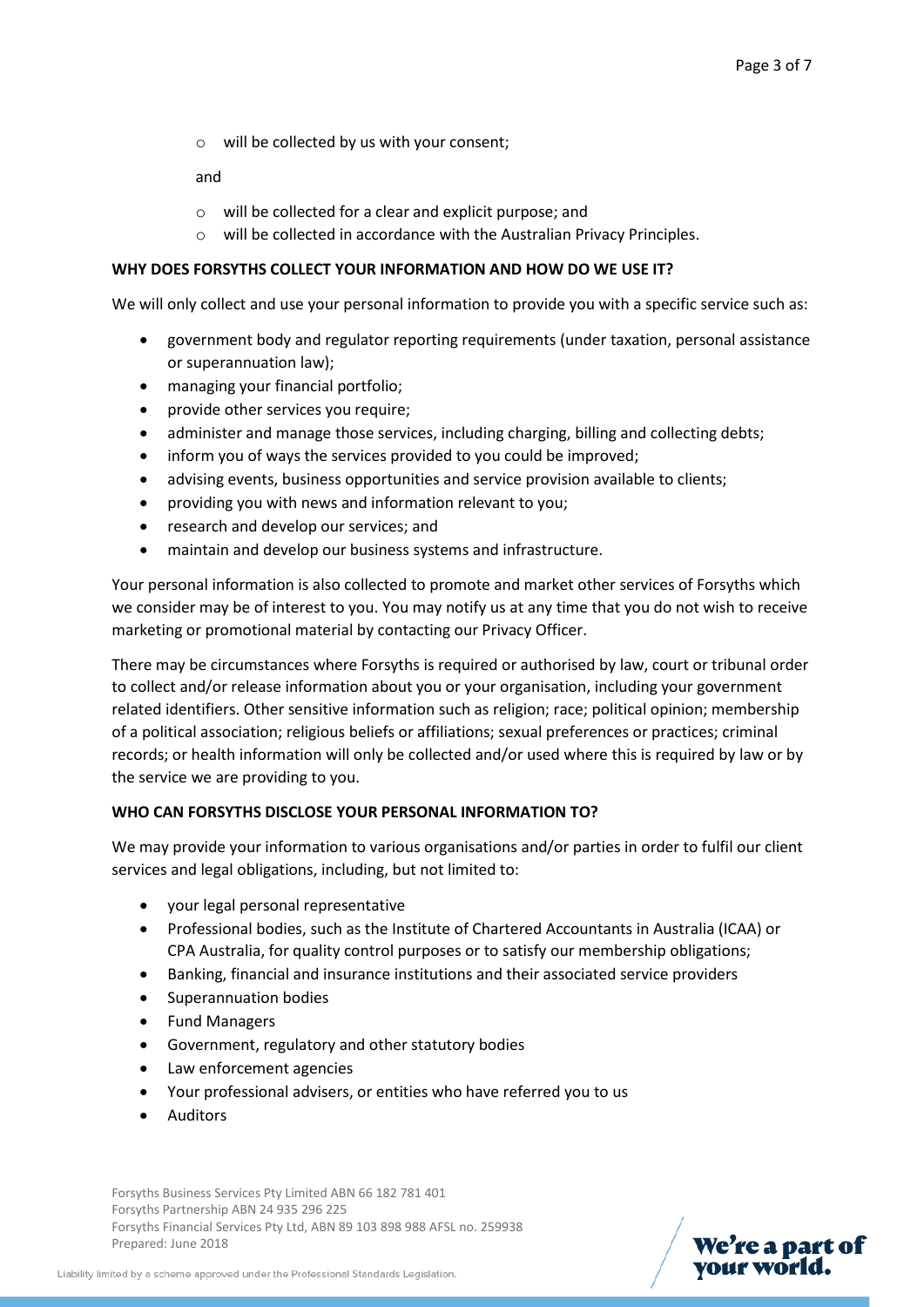Forsyths will not sell, exchange, trade or otherwise supply to third parties any personal information obtained from you without your prior consent.

In certain circumstances, your information may be disclosed to overseas recipients. We select our service providers carefully and require strict security and confidentiality arrangements.

Disclosure to overseas recipients may occur where your information is used for initial processing and preparation for reporting by superannuation processing firms in India. Your information may also be disclosed to overseas recipients as a consequence of the use of cloud technology for transmission and/or storage by us, or by contractors and consultants to us. Overseas data locations for cloud technology are commonly located in the United States, Canada, New Zealand, Singapore, Hong Kong, the United Kingdom and the Netherlands, but may also be located elsewhere. You should be aware that the nature of cloud technology means that your information is stored in multiple international locations, and that these countries may not have the same data security and protection requirements as Australia. Any transfer of information does not change our commitment or obligations to safeguard your privacy.

#### **HELP US TO ENSURE WE HOLD ACCURATE INFORMATION**

We take all reasonable precautions to ensure that the personal information we collect, use and disclose is accurate, complete and up-to-date. However, the accuracy of the information we hold depends to a large extent on the information you provide.

If you believe that the information we hold about you is inaccurate, or incomplete, please ask us to correct it. We may need you to put your request in writing but will never charge you a fee for updating your information.

#### **HOW WILL FORSYTHS KEEP YOUR PERSONAL INFORMATION SECURE?**

To protect the quality and integrity of personal information kept about you, Forsyths has implemented appropriate industry standard techniques, technological and organisational measures to protect against loss, misuse, unauthorised access to and/or alteration of the information under our control.

We may use a third party service provider to provide hardware or software services that hold your personal information. Where we do so, we rely on our third party selection processes, strict confidentiality clauses in agreements and those parties' own privacy and security measures.

We take reasonable steps to ensure that any personal information transmitted via email or our website is stored securely. Unfortunately, no data transmission over the Internet can be guaranteed to be 100% secure. While we strive to protect your personal information from misuse, loss and unauthorised access, we cannot guarantee the security of any information you transmit to us or receive from our online products or services. Once we receive your transmission, we make our best effort to ensure its security.

We have an obligation to report data breaches to the Office of the Australian Information Commissioner (OAIC) in certain circumstances. In the unlikely event that we have to notify the OAIC we will also notify the individuals affected.

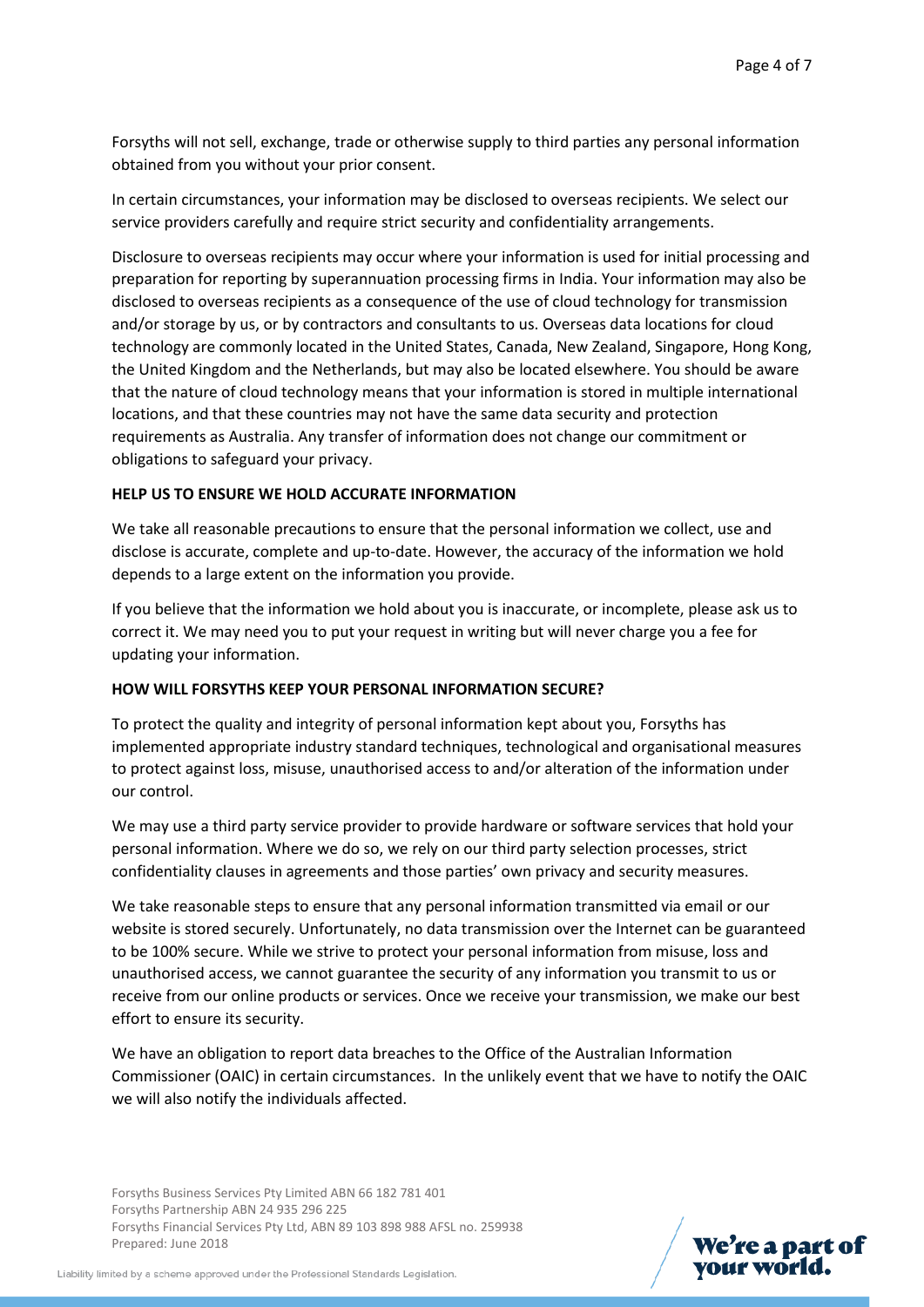Forsyths' and other websites accessed through our site may use "cookies". These are small files a web site can transfer to your computer hard drive for record keeping, to make web sites easier to use by storing information about your preferences. Parts of our web site may use cookies to store basic statistical data, to help us understand how it is used. We make no attempt made to identify individual users in any way. On each use, a session cookie may be temporarily placed on your computer, used to maintain navigation information during your site visit and automatically deleted from your computer at the end of each Internet session. Most Internet browsers are pre-set to accept cookies. If you prefer not to receive them, adjust your browser to refuse cookies or to warn you when cookies are being used.

Other web sites that may be accessed through our site may collect personally identifiable information about you. The information practices of those third-party web sites are not covered by this policy.

# **HOW CAN YOU ACCESS THE INFORMATION WE HOLD ABOUT YOU?**

You can request, at any time, for us to give you access to the personal information we hold about you. We are obliged to give you access within a reasonable period of making the request. The making of requests for access is at no cost to you, however, we may charge a reasonable fee to cover costs associated with providing you access. The APPs set out instances where we are not required to give you access. Where we decide that we cannot give you access, we are obliged to inform you and tell you why.

# **HOW LONG CAN FORSYTHS KEEP YOUR PERSONAL INFORMATION?**

Various laws impose different requirements on the retention of information. Depending on the context, we are required to maintain your information for a period ranging from 7 years to permanently.

When your personal information is no longer used, needed or required to be retained by Forsyths, we will destroy or permanently de-identify personal information. Our ability to destroy information is limited by legislative requirement to retain records for a period of time.

# **WHAT CAN YOU DO IF YOU ARE NOT HAPPY WITH OUR HANDLING OF YOUR INFORMATION?**

If you believe that we have mishandled your personal information and breached the Australian Privacy Principles, you may lodge a complaint with our Compliance Officer. We will endeavour to resolve this within 30 days. Under s36(3) of the Privacy Act, this must be in writing. Complaints should be addressed to:

The Compliance Officer Forsyths PO Box 758 Tamworth NSW 2340

In the event we are unable to resolve your issue, you may lodge a complaint with the Information Commissioner. You can do this by submitting an on-line form through the Information Commissioner's website www.oaic.gov.au, or obtaining the hard copy form from the website and sending it to the Office of the Australian Information Commissioner. You can also call their Enquiries Line on 1300 363 992.

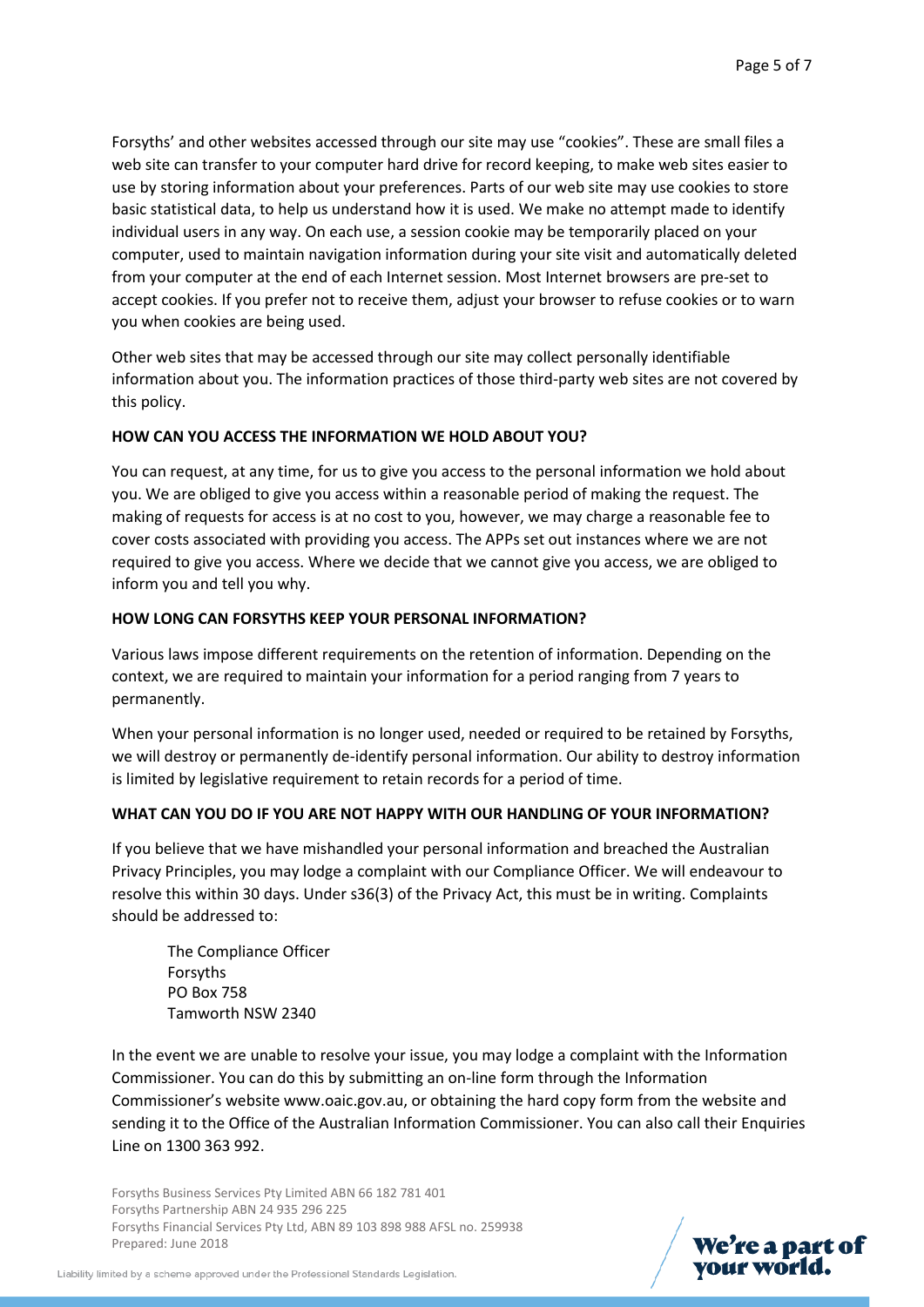#### **HOW CAN YOU CONTACT US?**

#### **TAMWORTH**

(02) 6763 0100 Level 3, 201 Marius St PO Box 758 Tamworth NSW 2340

# **ARMIDALE**

(02) 6773 8400 92 Rusden St PO Box 114 Armidale NSW 2350

#### **GUNNEDAH**

(02) 6743 0800 286 Connadilly St PO Box 97 Gunnedah NSW 2380

#### **COONABARABRAN**

(02) 6842 0000 60 John St PO Box 468 Coonabarabran NSW 2357

#### **INVERELL**

(02) 6773 8400 162 Otho Street Inverell NSW 2360 PO Box 114 Armidale NSW 2350

Web: www.forsyths.com.au